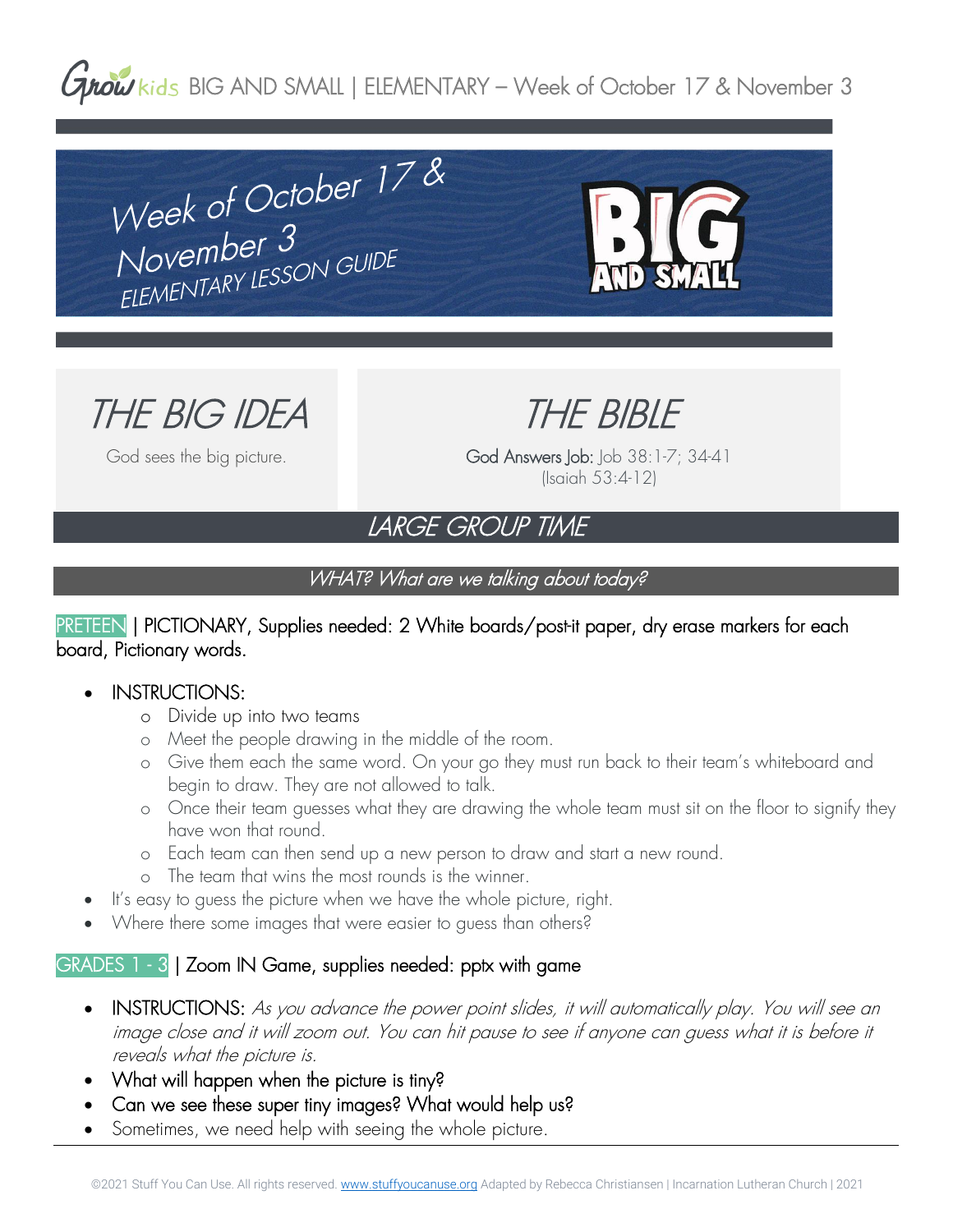- When are times when we would want to see something zoomed in?
- When are times when it is better to see something zoomed out?
- Today, we are going to see what God had to say about everything that was happening to Job and how Job was feeling. And we'll also see how Job realized God knew and saw more than he thought!

# SO WHAT? Why does it matter to God and to us?

## BIBLE STORY | God Answers Job, Supplies needed: Bible

- At this point in the story, our friend, Job, has been through a lot! Can you remember some of the things he's been through?
- I bet he's wondering why all of this has happened to him. Have you ever wondered why something was happening to you? Me, too!
- Job asked God this question, and we're about to see how God answered Job.
- INSTRUCTIONS: Encourage the kids to join you in reading the Bible passage, Job 38:1-7; 34-41, with their Bibles, if they have them.
- It seems like God is asking Job to answer a bunch of questions . . . Let's try answering some of these questions. Are you ready?
	- o Who determined the dimensions of the Earth? God! That's right!
	- o Can you shout to the clouds and make it rain? No . . . I can't either. But God can!
- Do you know what I noticed? God doesn't answer Job's question! Why do you think that is?
	- o I think by asking Job these questions, God is allowing Job to realize that he may not have the same view as God. Job only sees a small part of the picture. God is big and powerful and makes all the pieces of our lives come together, just like a puzzle.
- Are we allowed to ask God questions? Yes! God listens to us no matter how small the question. But sometimes when God answers our questions, it may be to show us that we are not seeing things the same way God sees them. And that's what God did with Job.
- The most important thing? God has been and will continue to be with Job in every part of Job's story, the hard parts, and the easy parts. And God will do the same for you.

# BIG IDEA | God sees the big picture, Supplies needed: BIG idea, magnifying glass

- INSTRUCTIONS: Write the Big Idea in a really small font on a huge piece of paper. Choose a kid to come up to the front and choose a really big magnifying glass or a small one to read the Big Idea with. Have the rest of the kids repeat the Big Idea after you.
- Last week, we had a similar piece of paper and it told us something big about God. What will it say today?
- Let's say the Big Idea together: God sees the big picture!

VIDEO | Big and Small, Episode 3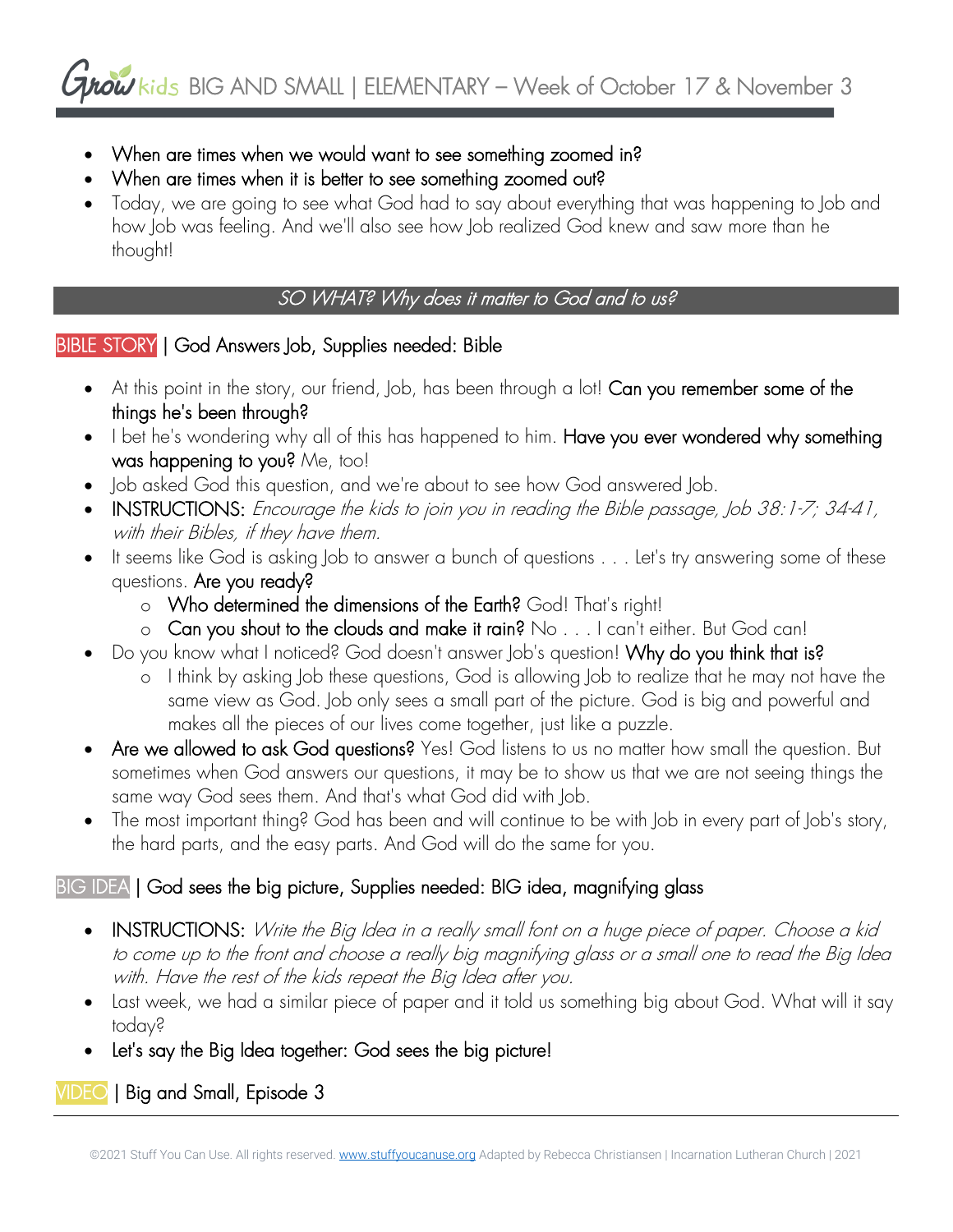$\frac{1}{2}$  kids BIG AND SMALL | ELEMENTARY – Week of October 17 & November 3

• INSTRUCTIONS: Play this week's VIDEO

# SMALL GROUP TIME

#### **DISCUSSION**

- What were some of the questions God asked Job?
- What do those questions reveal to us about God?
- In Isaiah 53:6, what does it mean by we [people] are like sheep?
- Read Isaiah 53:10. What was the result of everything that happened to Jesus?
- Why do you think God only shows us a small part of the big picture?
- How is Jesus a part of God's big picture?
- How are you a part of God's big picture?

## BIBLE | Isaiah 53:4-12

- INSTRUCTIONS: Read Isaiah 53:4-12. We recommend reading the passage in the New Living Translation. After reading, ask the kids to remember some of the things that happened to Job (e.g., poverty, sickness, bad friends, etc.). Lead them through questions comparing Job with the figure in Isaiah 53.
- Can you remember some things that happened to Job?
- How did Job respond to God while all the bad stuff was happening? Yes! Job asked God why it was all happening. Job couldn't see the big picture.
- Now, what are some of the bad things that happened to the person in Isaiah 53?
	- o Who do you think Isaiah 53 is talking about? It's talking about Jesus!
	- o If Jesus just saw the hard parts of the picture, Jesus would not have wanted to make the big sacrifice. But Jesus knew God had big plans in store for all people! In other words, Jesus saw the big picture!
- *[Read Isaiah 53:11.]* Jesus made the big sacrifice for you and me. We can be thankful that  $God$ always  $-$  sees the big picture!

#### NOW WHAT? What does God want us to do about it?

#### ACTIVITY | Puzzle Scavenger Hunt, Supplies needed: Puzzles

- INSTRUCTIONS: Hide pieces of the puzzle around your room. Give the kids one minute to find all the pieces. Have them work together on putting the puzzle together to see the big picture!
- Sometimes, we need help from other people to see things clearly.
- We can always trust that God sees the big picture!
- It might seem strange when grownups don't supply a good enough a reason  $-$  in our opinion, anyway — but the people who care about us give us instructions meant to help us and protect us.